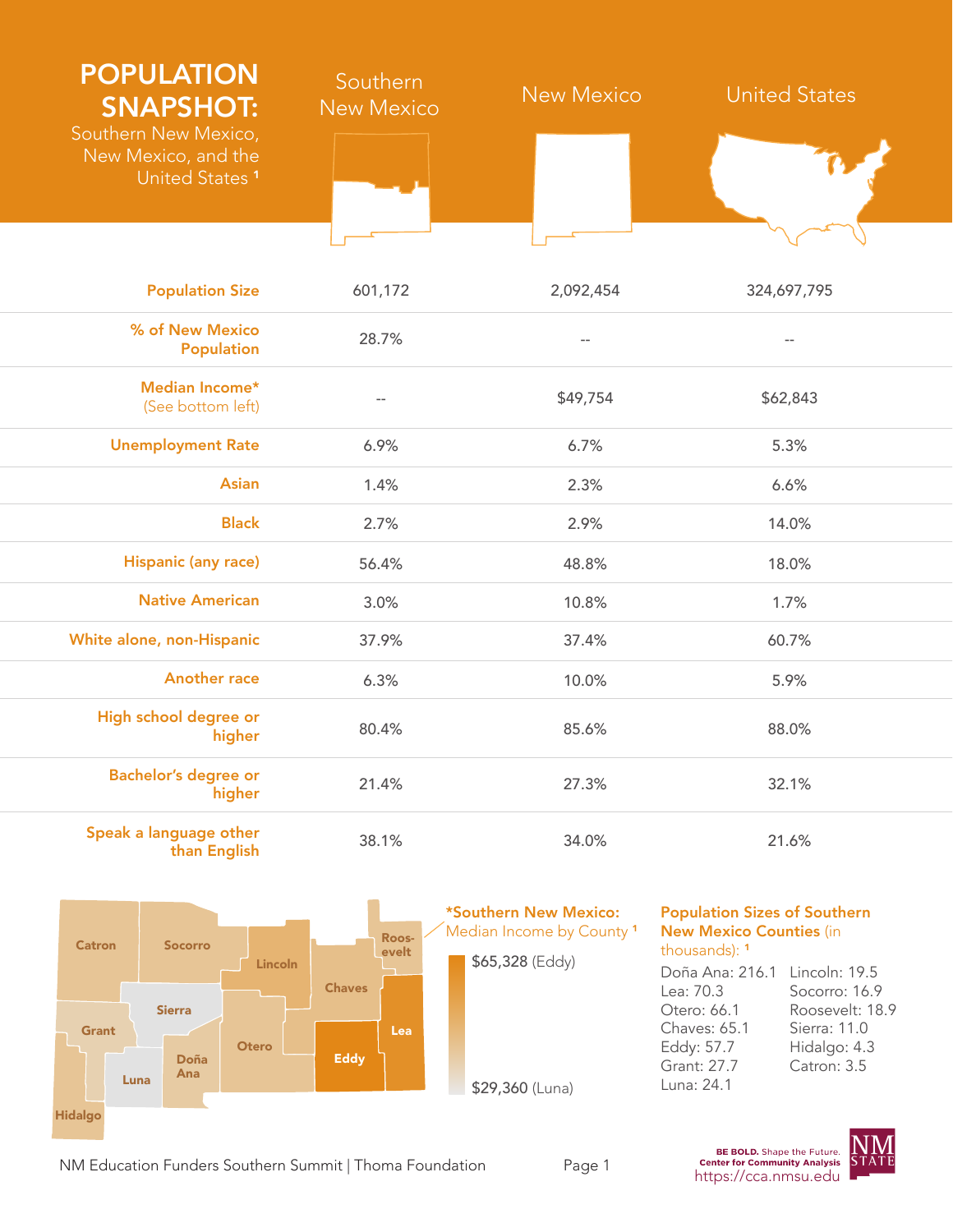# **EARLY CHILDHOOD** EDUCATION (ECE): Doña Ana County (DAC) Data

## Doña Ana County Children Funded for ECE vs. Not funded, by Age: <sup>2</sup>

Children under 5 years old, FY 2020

| 35%     | 65%     |
|---------|---------|
| (4,883) | (8,934) |
|         |         |

#### Children 3 & 4 years old, FY 2020



#### Children 0 to 2 years old, FY 2020

| 14%             | 86%                 |  |
|-----------------|---------------------|--|
| (1.154)         | (6,868)             |  |
| Children funded | Children NOT funded |  |

Between 2017 and 2020, the number of children under 5 years old funded for ECE increased by 7 percentage points.

Between 2017 and 2020, the number of children 3 & 4 years old funded for ECE increased by 12 percentage points.

Between 2017 and 2020, the number of children **0 to 2 years old** funded for ECE increased by 2 percentage points.

## Doña Ana County Children Under 5 Funded for ECE, by ECE Program:

Children under 5 years old, FY 2020 <sup>2</sup>



## Annual Median Wages by Career:

Doña Ana County, FY 2020 <sup>3</sup>



Child Care Workers \$19,140



Preschool Teachers \$23,500



Kindergarten Teachers \$41,863



Fast Food Cooks \$22,380

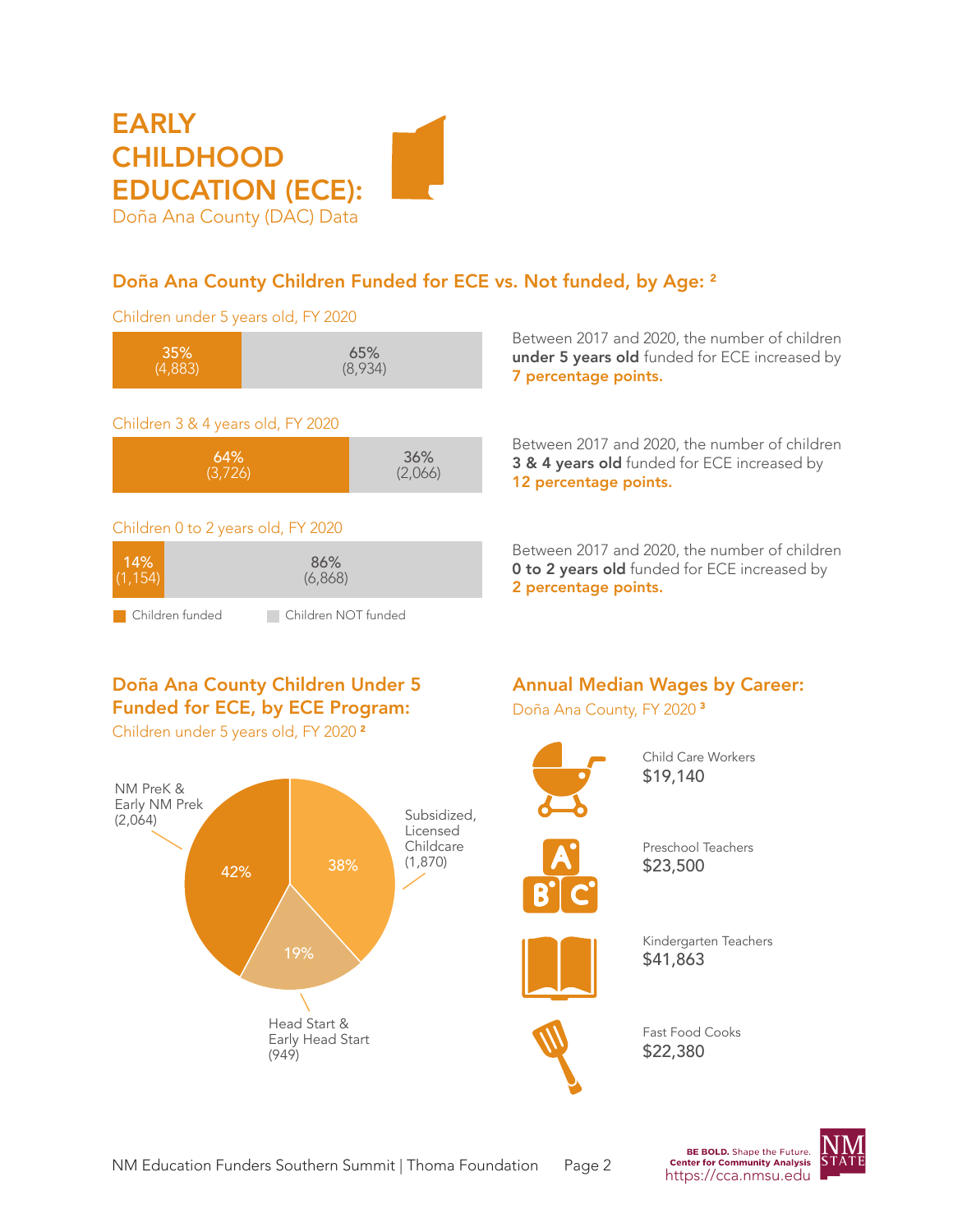



4-Year High School Graduation Rates, FY 2020 <sup>4</sup>



## High School Graduation Rates in Las Cruces Public Schools District, by Select Demographic Groups:

4-Year High School Graduation Rates, FY 2012 to 2020 <sup>4</sup>



Between 2012 and 2020, gaps in graduation rates between Hispanic and White non-Hispanic students decreased. Similarly, the gap between English Language Learners and all students virtually disappeared. However, other demographic groups may still be at risk for lower graduation rates, including students with disabilities and Native American students (with 2020 graduation rates of 74% and 73%, respectively).

**BE BOLD.** Shape the Future.

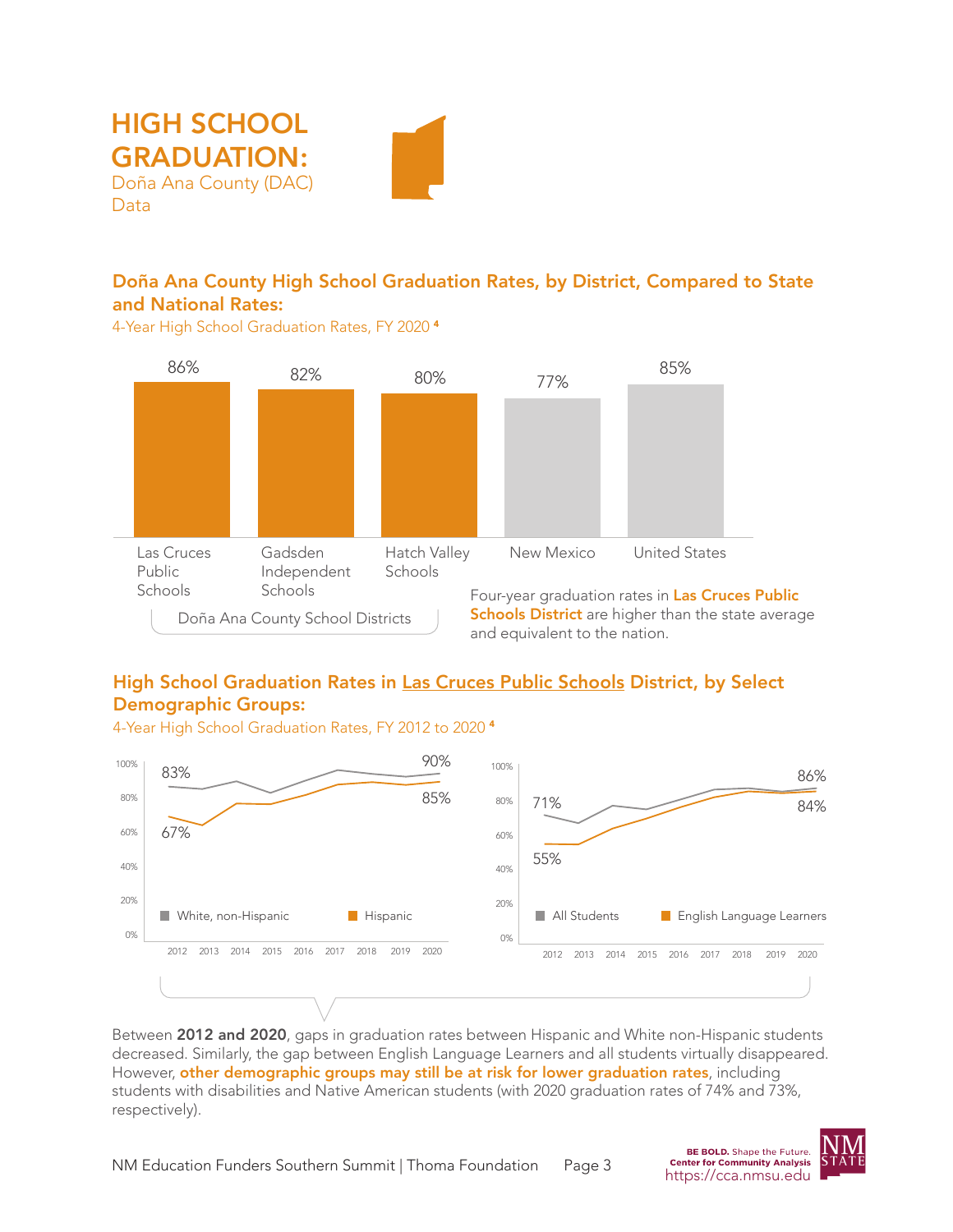

#### Fall Student Headcount at NMSU Campuses, 2012 to 2021:

Number of students enrolled for the Fall Semester at all NMSU campuses, main campus in Las Cruces, and Doña Ana Community College <sup>5</sup>



All other NMSU branch campuses refers to all New Mexico State University campuses outside of Doña Ana County, including Alamogordo (Otero County), Carlsbad (Eddy County), and Grants (Cibola County).

## Top 5 Bachelor's Degrees Awarded at NMSU Main Campus:

#### FY 2020 <sup>5</sup>

- 1. Criminal Justice
- 2. Nursing
- 3. Individualized Studies
- 4. Mechanical Engineering
- 5. General Business

# 696

NMSU Main Campus students were enrolled in an arts program in Fall 2021 (5.0% of the NMSU Main Campus student population). <sup>5</sup>

#### Top 5 Associate's Degrees Awarded at Doña Ana Community College: FY 2020 <sup>5</sup>

- 1. Associate of Arts (general)
- 2. Associate of Science (general)
- 3. General Studies
- 4. Criminal Justice
- 5. Prebusiness

# 165

DACC students were enrolled in an arts program in Fall 2021 (2.5% of the DACC student population). <sup>5</sup>

Arts programs include certificates, Associate's, and undergraduate and graduate degrees in such fields as animation, digital arts, game design and development, film and audio, fine arts, music, theatre arts, and web design.

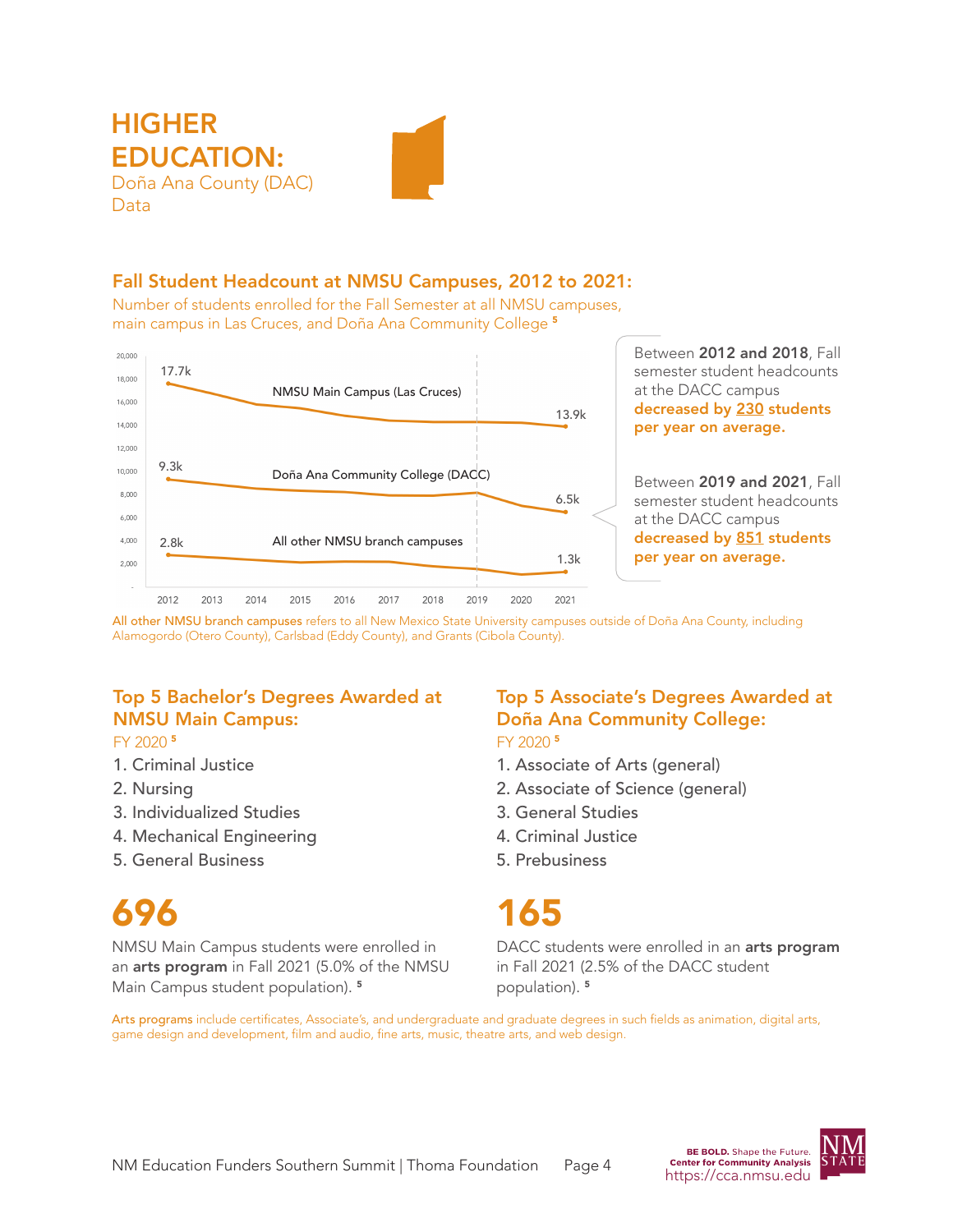

## Top 5 Careers with the Most Potential Candidates in Doña Ana County:

November 2021 <sup>6</sup>



## Median Income by Race/Ethnicity in Doña Ana County: <sup>1</sup>



45.9%

of White, non-Hispanic DAC residents have a Bachelor's degree or higher.<sup>1</sup>

15.6%

of **Hispanic** DAC residents have a Bachelor's degree or higher.<sup>1</sup>